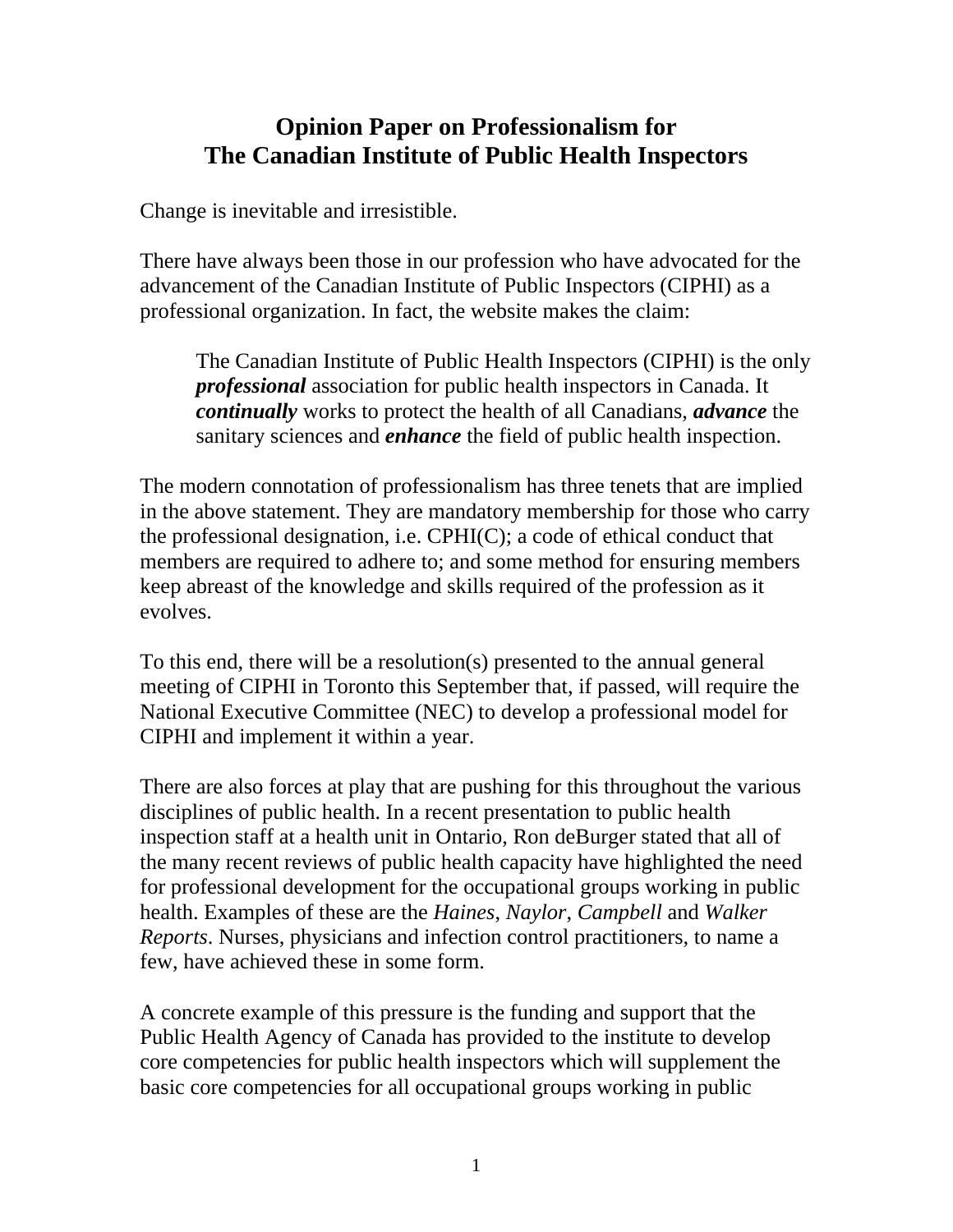health. This originates from the Federal/Provincial/Territorial Committee on Health that established this goal for all occupational groups within public health. While this is great, it does not complete the task of maintaining professional capacity over time, does not adequately address the need for ethical conduct, and does not provide a mechanism for implementing and maintaining the product throughout the profession.

I have heard some say, "…let the employer do this for us." The problem with that is twofold; they can't do it to the extent that it needs doing and even if they could, we probably wouldn't like the outcome because we would have given up our ability to control the process and outcome.

The key to dealing with change successfully is to manage it to your advantage. That can only be done effectively if you embrace it and gain control. Resistance means you give up control to someone else who will implement it in the way they see fit.

There are other disadvantages to not having these features in effect for CIPHI, its' members, and the non-members who practice with the CPHI(C). Some of them are:

- Because maintenance of certification is not dependant on mandatory membership in the professional organization, many certified people do not join. CIPHI is irrelevant to their basic standing in the profession. Therefore, CIPHI cannot realistically claim to speak or act on behalf of the profession; just for those who bother to take out a membership. The lack of resources this creates through forgone membership dues places serious restrictions on what CIPHI can do in terms of providing service to members which again contributes to its' inability to increase its' relevancy. This is also obvious to external stakeholders like employers and government when CIPHI goes to advocate on behalf of the profession. This irrelevancy creates a serious credibility issue that severely restricts its' ability to advocate effectively on behalf of the profession in critical areas like legislation, program development, training needs, etc.
- We have no ability (control) to re-direct and help certified members whose conduct has or is bringing the profession into disrepute. This area is effectively left to the employer and they get to decide what, if any, remedial measures are taken. This is not a mark of a true profession. What evidence is there that an external body will perform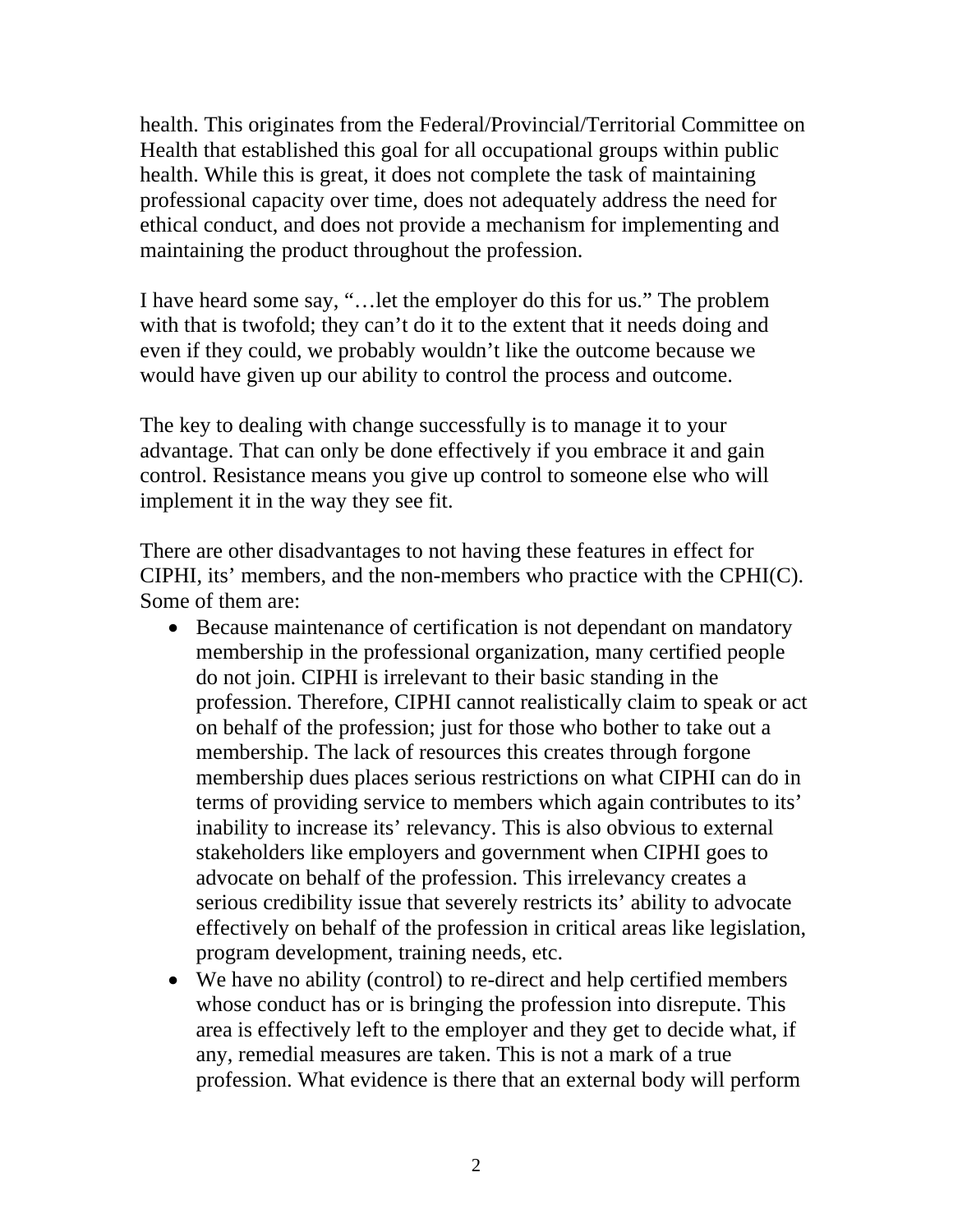this function in the best interests of the person or the profession? I suggest the evidence is that it is hit and miss at best.

- In most cases, issues of professional performance are related to a lack of knowledge or skills. If you aren't keeping up with these as they evolve, there is obviously a risk that your performance will suffer and that can get you into a variety of problems. If you have some kind of system that helps people to keep abreast of developments and to sharpen skills that may have become rusty through disuse, it follows that there will be a corresponding reduction in those kinds of problems.
- If employers and the public cannot see that the certification designation is demonstrating that it is capable of ensuring core competencies remain up to date and ethical practice is being maintained, then the certification will become less valuable to them to help support it through recruitment and training initiatives. CIPHI's (2004)position statement, *Canada's Public Health System: The Need for a National Strategy to Revitalize Frontline Environmental Public Health,* states that:

This goal is also intended to ensure that frontline EPH professionals are competent and effective in responding to current and emerging health issues. EPH practitioners need to be certified based on a set of universal core competencies and held accountable to the public they serve. EPH professionals should be required to maintain their certification by following a standardized code of practice and by meeting continuing education requirements to ensure they remain current on emerging health issues, public health networks, research and cutting edge technologies.

• If we do not follow through on this initiative, we will be flying in the face of recommendations from virtually every important study into public health capacity in recent years. The *Naylor*, *Walker*, *Campbell*  and *Haines* studies all make some kind of recommendations for the provision of ensuring adequate training and competency for public health professionals/professional development.

All of us have heard many times the phrase," What has CIPHI done for me?" from certified individuals. As if CIPHI isn't simply the embodiment of its' membership. Input equals output. It is not high paid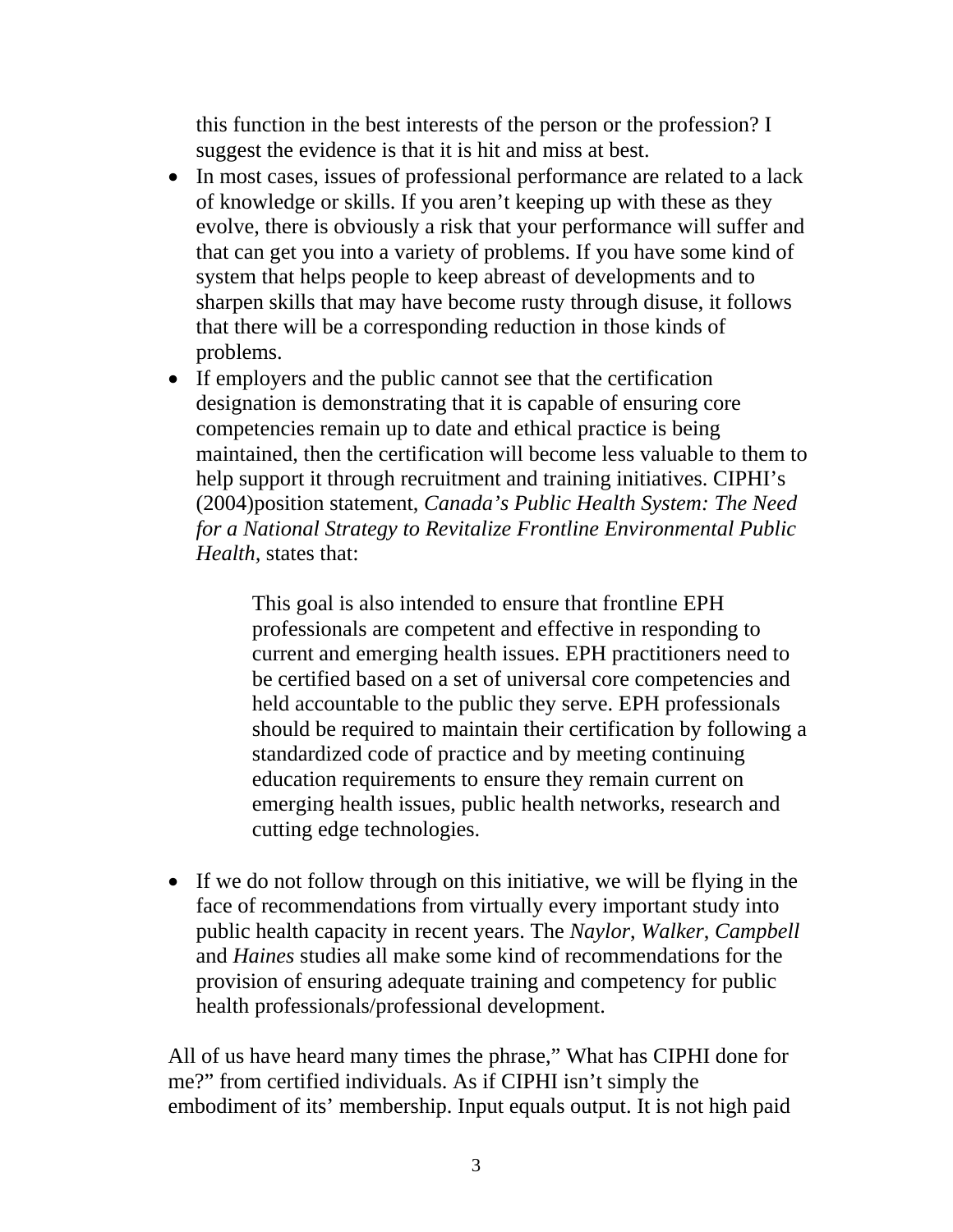personnel. There are none. It does not have the money because its' current membership and dues base are too small to afford it. It is made up of volunteers that do their best to create the appearance of a professional organization despite the lack of resources. Compare the education and salaries of certified members to those of nurses; then, compare their professional organizations, membership dues, and the numbers of people in their profession. It is clear that the nurses' organization is very effective and the dues are much higher despite there being many more of them to carry the cost. The other big difference that explains the cost is the model of organization they have chosen. We will look at that later.

CIPHI is no different than anything else. If it is not maintained, nurtured, and cared for, it can't do its' job. Then it is of even less and ultimately no use to its' owners. Just like a house; if not maintained by its' owners, it falls into disrepair and has to be abandoned. The occupants have to rent and live by someone else's rules because they didn't look after the thing that gave them some real degree of independence, responsibility, control over their lives and comfort. They have to rely on someone else to provide these things for them and settle for whatever that is.

There are those who say that we cannot do this ourselves; that we need to get the various provincial and territorial governments to bring us into the health professions act model with legislation. This is not accurate or feasible. The reasons are:

- This leaves us open to the expense and lack of uniformity that exists (with ten provincial and two territorial divisions) for other professions with many more members that pay very high dues to maintain such a model.
- The B.C. Branch has been pursuing this ardently for the better part of twenty years without success. Ontario Branch also attempted this route about the same time as B.C. started and were basically told to forget it. It has not been the fault of the people who tried.
- CIPHI has all the capacity at hand to do this on its' own; it has always had this. CIPHI exists by virtue of a charter granted by the federal government (see [www.ciphi.ca](http://www.ciphi.ca/)) many years ago that granted its' members the right to form the organization, make bylaws to govern its operation, and to conduct business on behalf of its' members. CIPHI has exercised those functions over the years by among other things, establishing the certification process and changing the qualifications attached to it and establishing the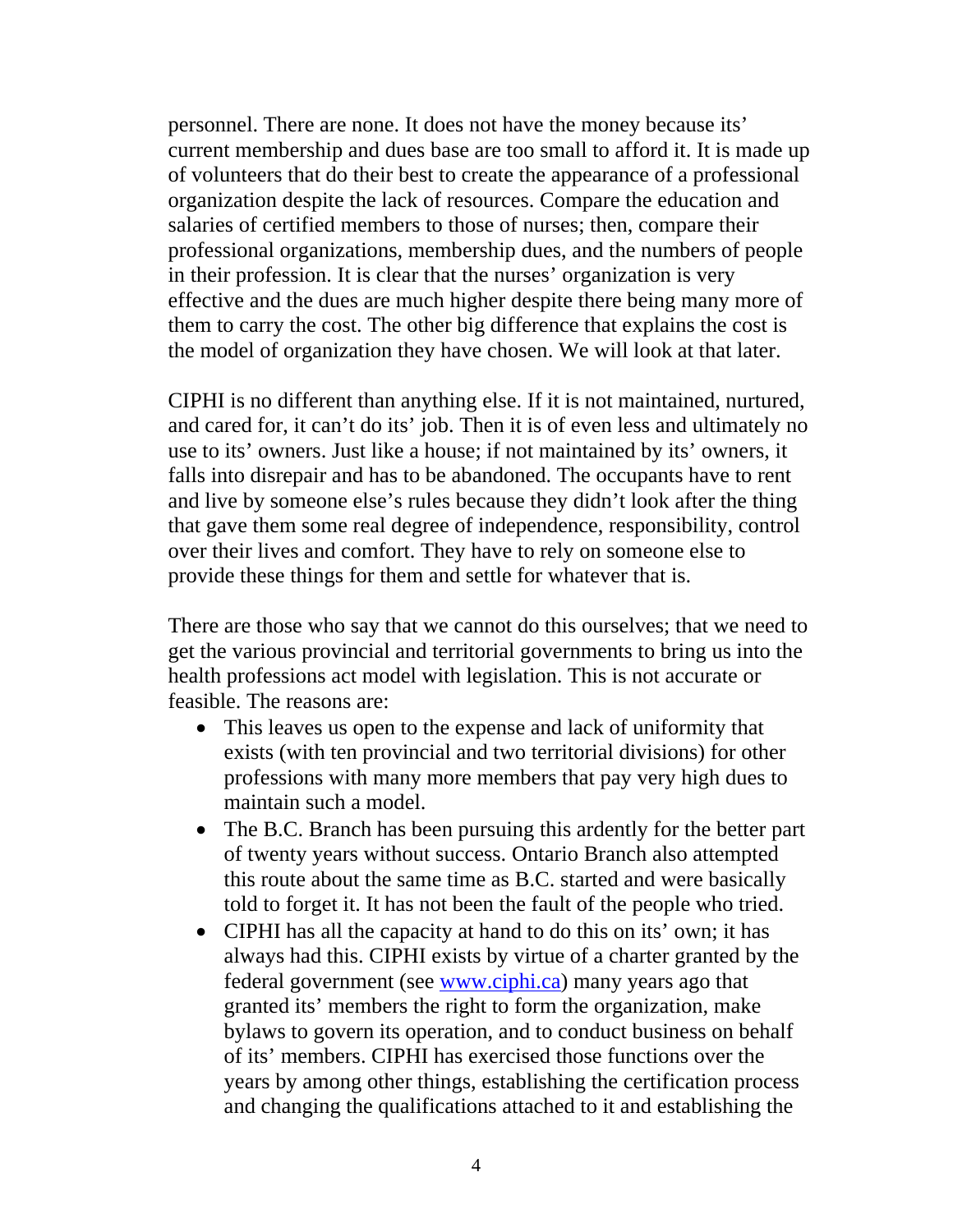Board of Certification. CIPHI owns the rights to that certification by virtue of the charter, its' own bylaws (constitution), and the exercise of these functions. CIPHI is owned by its' members who have exercised these functions over the years. So, just as it has in the past, CIPHI can change the rules for certification by changing its' bylaws through a vote by its' members at an annual general meeting. This is exactly the effect that the resolution will have if passed.

What does this mean practically? The resolution does not dictate the detail of how the system will look, just the fundamental principles that must be incorporated into it. The NEC will have to seek legal and other technical advice on this and input from the membership in order to come up with an acceptable plan. Acceptable implies practicable and affordable. Once phased in, anyone seeking to offer that they have the CPHI(C) will have to comply with all certification requirements.

While CIPHI would have the legal right to pursue an individual through legal means that claims to possess certification but was not actually certified through failing to maintain his/her qualifications, there is little, if any need for this to occur. A quick scan of the CIPHI Position Page shows that virtually all prospective employers require the certification. Some governments have actually made the possession a legal requirement to practice. All CIPHI has to do is, like other similar organizations, create a web page with the names and particulars of those possessing certification on it. Anyone who falsely claims to possess certification is readily found out by prospective and current employers and will suffer the consequences accordingly. The Board of Canadian Registered Safety Professionals ([www.acrsp.ca](http://www.acrsp.ca/) ) is an organization that has done exactly this and has a great deal in common with CIPHI beyond this point.

This is not meant to be an exhaustive analysis of this issue. There is a great deal of work to be done to bring this about and no one person has all the answers. What this hopes to do is to spark some thoughtful and, above all, *respectful* dialog within the profession around this issue in advance of the coming annual general meeting. As I said at the outset, change is inevitable and there may be some who will not find this proposed change comfortable, just as there are many who